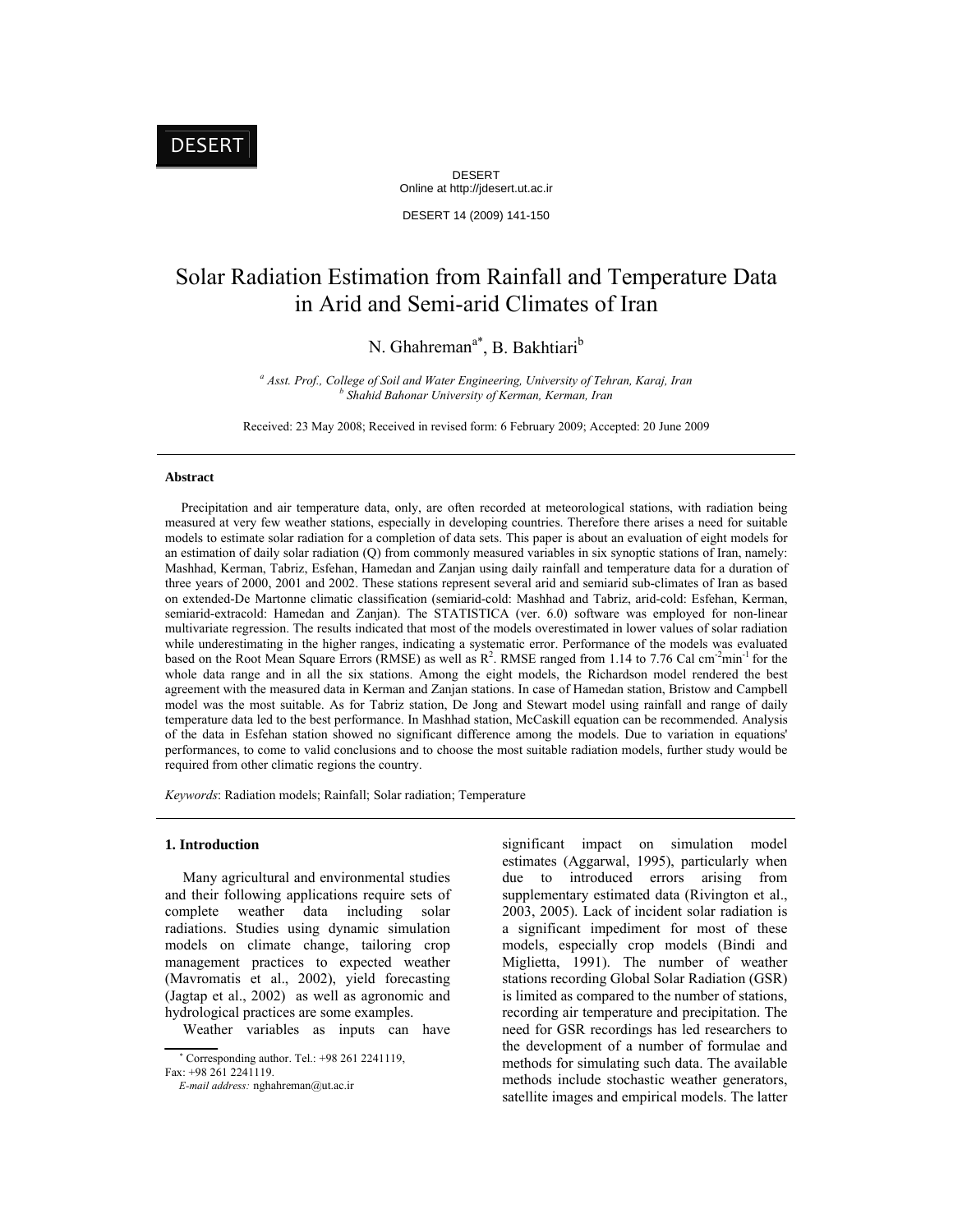vary in sophistication from simple empirical formulae based on common climatic data, to complex radiative transfer schemes. Using empirical methods to estimate GSR at a specific site requires the development of a set of equations that relate solar transmissivity to daily observations of minimum and maximum air temperature using site-specific empirical parameters (Donatelli et al., 2003). Sabbagh (1971) estimated solar radiation employing relative humidity, sunshine hours, air temperature, elevation, and longitude data in several regions of Iran. Khalili and Rezai sadr (1997) proposed an exponential equation for estimation of total radiation from relative humidity data. Soltani and Morid (2005) compared Hargreaves-Samani method and artificial neural networks (ANN) in estimation of solar radiation using daily data of four synoptic stations, Iran, the results indicating that ANN was of a better performance than the former. Safaii et al. (2005) estimated solar energy potential in some selected stations in Iran using three different models. The final results of their study revealed that the hybrid model presented the most suitable alternative. Kamali et al. (2006) evaluated eight models for derivation of daily slope diffuse irradiance from daily horizontal diffuse irradiance against recorded slope irradiances in Karaj, Iran. Among the applied models, the Reindl's was of the best agreement with the measured tilted data. Saffaripour and Mehrabian (2006) suggested two simple models for estimation of total solar radiation on horizontal surface in Kerman and Yazd, Iran. The objectives of this study were to evaluate the accuracy and applicability of several models for estimating daily solar radiation (Q) from rainfall and temperature data obtained from six different climate meteorological stations, Iran.

#### **2. Materials and Methods**

 Three year (2000, 2001 and 2002) daily meteorological data collected at stations Mashhad (36°16´N, 59°38´E), Tabriz (38°05´N, 46°17´E), Kerman (30°15´N, 56°58´E), Esfehan (32°37´N, 51°40´E), Zanjan (36°40´N, 48°29´E), and Hamedan (34°52´N, 48°32´E) were employed to determine the constants of the empirical equations used in this study (Eqs.1 and 3 to 9). These stations are located in different subclasses of arid and semiarid climates of the country as based on extended-De Martonne classification (Khalili, 1997). Figure 1 depicts the spatial distribution of the selected stations. Daily weather data of minimum and maximum temperature, rainfall and solar radiation were obtained from Islamic Republic of Iran Meteorological Organization (IRIMO). After refining the missing or incorrect observations a data base consisting 1096 records of each variable (maximum and minimum temperature, rainfall and actual radiation) for years 2000, 2001 and 2002 were respectively created. Homogeneity of the data was checked through run test.

## *2.1. Estimation of solar radiation using temperature records*

 The model suggested by Bristow and Campbell (1984) for estimation of solar radiation (Q) as based on the extra-terrestrial solar radiation  $(Q_0)$  and a range of daily air temperature extremes (D) was employed as follows:

$$
Q = Q_0 a (1 - \exp(-bD^c))
$$
 (1)

where: a, b and c are empirical coefficients, determined for the specific site of study, D is diurnal range of air temperature as determined through the following:

$$
D = T_{\max} - \frac{T_{\min}(j) + T_{\min}(j+1)}{2}
$$
 (2)

where  $T_{\text{max}}$  is the daily maximum temperature ( $^{\circ}$ C),  $T_{min}(j)$  and  $T_{min}(j+1)$  are the daily minimum temperature (°C) of the same and the next day, respectively.

Two other models of estimating solar radiation (Richardson, 1985 and Hargreaves et al., 1985, respectively) are:

$$
Q = Q_o a (T_{\text{max}} - T_{\text{min}})^b
$$
 (3)

$$
Q = Q_o a \sqrt{T_{\text{max}} - T_{\text{min}}} + b \tag{4}
$$

where a and b are the related coefficients.

#### *2.2. Estimation of Solar Radiation using rainfall*

 Based on Fourier series, McCaskill (1990, a) reported a method as follows for an estimation of solar radiation using rainfall data:

$$
Q=a+bcos(\theta)+csin(\theta)+dcos(2 \theta)+esin(2 \theta)+\nfR_{j-1}+gR_j+hR_{j+1}
$$
\n(5)  
\nwhere  $\theta$  is the day of the year converted to

radian ( $j^*2\pi/365$ ), j represents day of the year, R

the transformed rainfall data and subscripts j-1, j and j+1 referring to the previous, current and the next days while a, b, c, d, e, f, g and h being the coefficients determined through regression. The procedure for calculating transformed data (R) was to encode rain-days, i.e., if  $P>0$ ,  $R=1$ ;  $P=0$ , R=0. Here P represents precipitation while site specific coefficients (a, b, c, d, and e) represent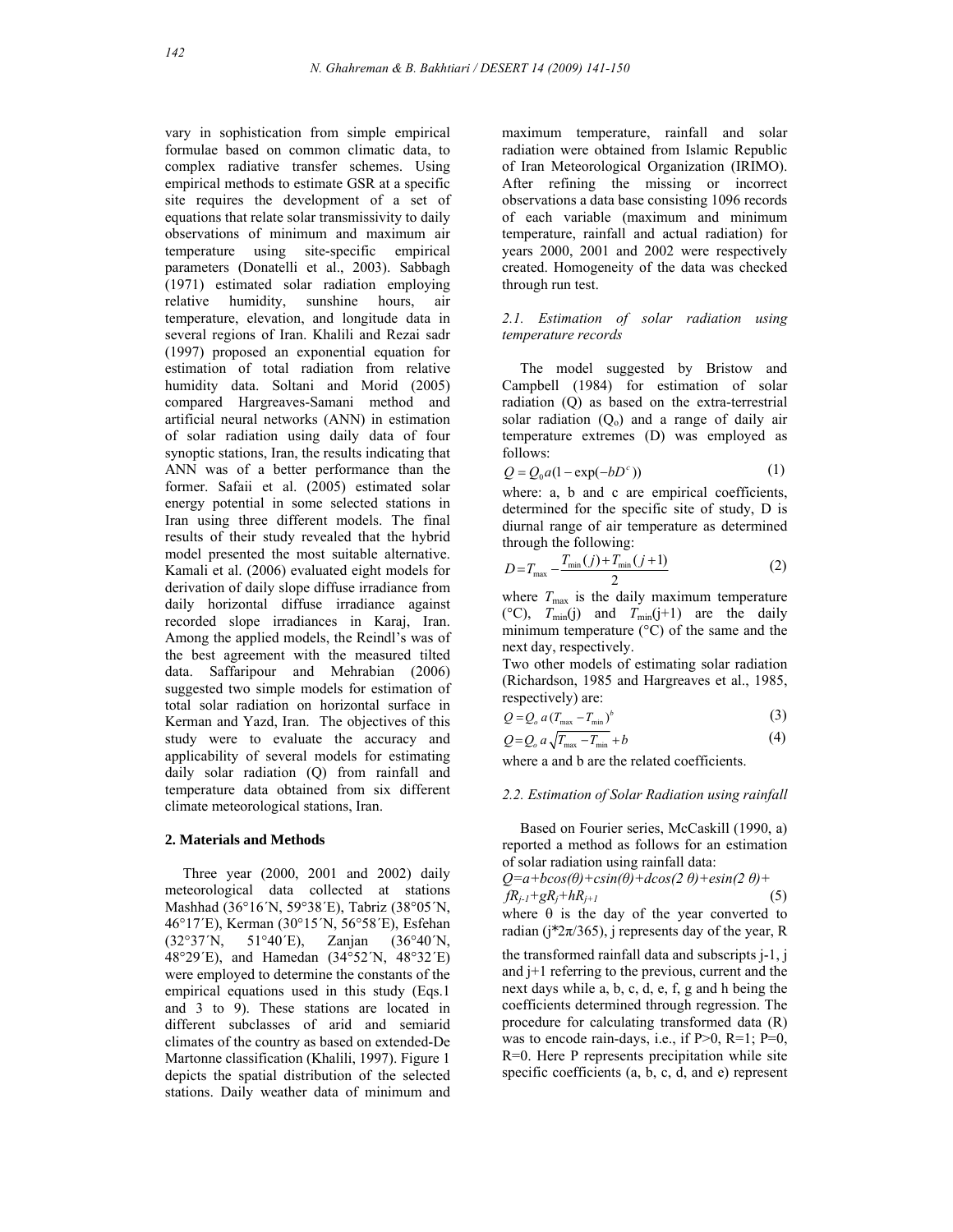the seasonal changes of radiation at the study site.

In another study McCaskill (1990, b) related Q to  $Q_0$  and rainy day data as follows:

$$
Q = a Q_o + b R_{j-1} + c R_j + d R_{j+1}
$$
 (6)

where a, b, c, and d are regression coefficients and R as defined in Eq.(5). The coefficient a is atmospheric transmissivity with no rainfall recorded on the day, the day before or the day after, b, c and d represents the degrees of radiation reduction for the case of rainy days.



Fig. 1. Geographical distribution of the studied stations

## *2.3. Estimation of solar radiation while using both rainfall and temperature data*

 De Jong and Stewart (1993) suggested the following equation for an estimation of solar radiation using precipitation and the range of daily temperature:

$$
Q = a Q_o D^b (1 + cP + dP^2)
$$
 (7)

where D is defined as in equation 1 and P is the total precipitation (mm). Hunt et al. (1998) proposed the following equation to include the effect of P as an additive formula:

$$
Q = aQ_0 \sqrt{T_{\text{max}} - T_{\text{min}}} + bT_{\text{max}} + cP + dP^2 + e
$$
 (8)

where a, b, c, d, and e are the coefficients.

By analyzing data sets from Australia, Liu and Scott (2001) proposed an equation in the form of:

 $Q = Q_0 a (1 - \exp(-bD^c)) + dR_{j-1} + eR_j + fR_{j+1} + g$  (9) where a, b, c, d, e, f and g are the coefficients. D and R are defined in Eqs. (1) and (5) respectively.

## *2.4. Calculation of daily extraterrestrial solar radiation* ( $Q_0$ )

 The equation given by Gates (1980) was employed to determine each day's Q<sub>o</sub> as a function of site latitude as follows:

$$
Q_0=86400 S_0 (\bar{d}/d)^2 (h_s \sin f \sin \delta + \cos \varphi \cos \delta \nsinhs)/10^6 \pi
$$
\n(10)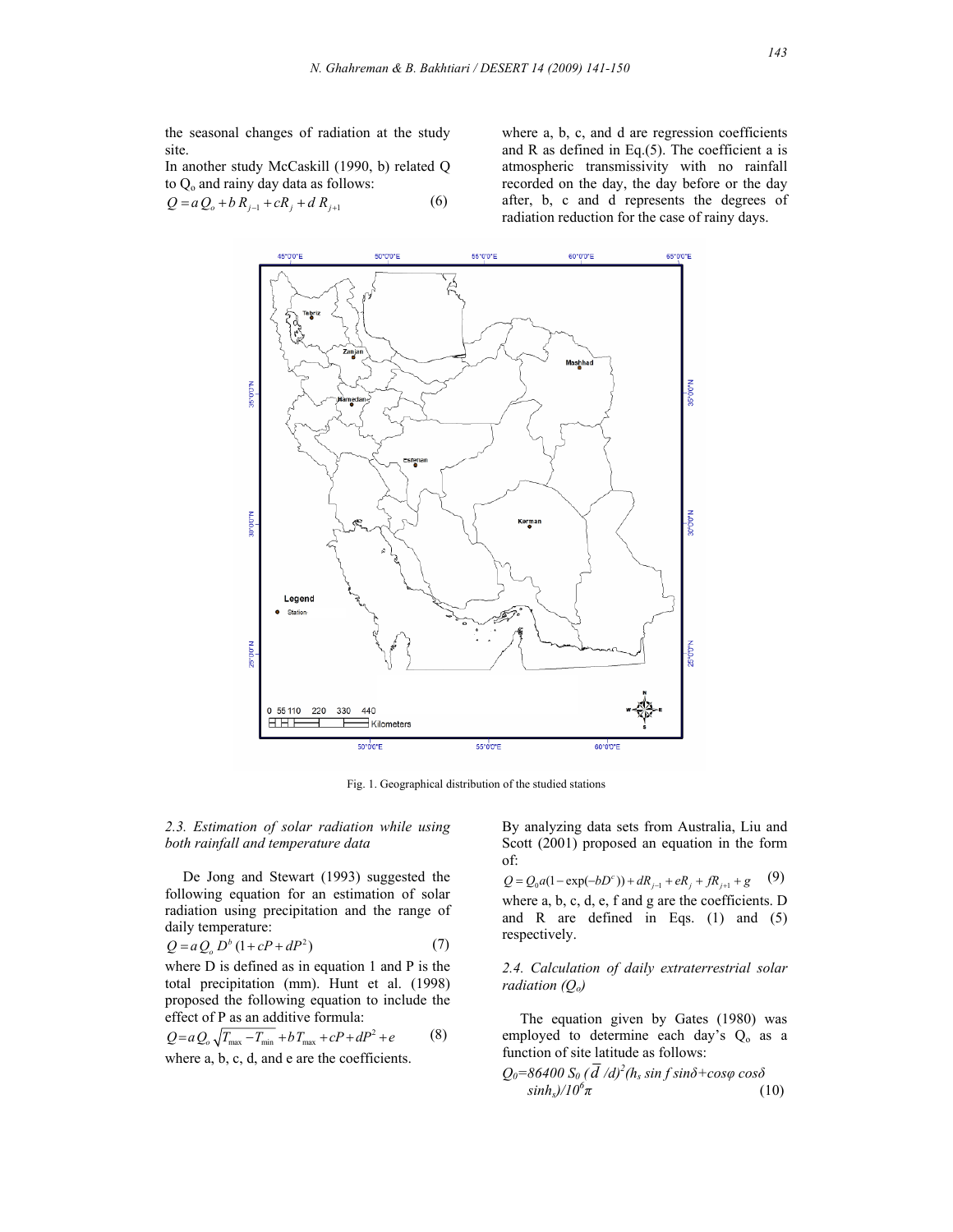where S<sub>o</sub> is the solar constant (1360 w.m<sup>-2</sup>),  $\overline{d}$ and d the mean and actual values of the distance from sun to earth, respectively;  $h_s$  is the half day length,  $\varphi$  the latitude of the location of interest, and  $\delta$  is the solar declination ( $\delta$ ,  $\varphi$  and  $h_s$  are in radians). Due to minor deviations of  $(\overline{d}/d)^2$ from unity, it can be taken as unity (Gates, 1980). The term  $h<sub>s</sub>$  can be derived from the equation suggested by Campbell and Diaz (1988) as:

$$
h_s = \pi/2 - ATAN(X/\sqrt{(1-X^2)}\tag{11}
$$

ATAN is arctangent and

$$
X = \sin \phi \sin \delta / (\cos \phi \cos \delta)
$$
 (12)

$$
\delta = 0.39785 \sin (4.869 + 0.0172 \text{J}_{d} + 0.0334
$$
  
sin (6.224 + 0.0172 \text{J}\_{d}) (13)

where  $J_d$  represents the day of the year (Julian).

 As for nonlinear multivariate regression, to determine the constants of equations, STATISTICA (ver.6.0) software was employed. In order to overcome the seasonal heterogeneity of error, equations were divided by  $Q_0$ . Goodness of fit for evaluation of the models was assessed through determination coefficient  $(R<sup>2</sup>)$  between the estimated and measured Q and the root mean square error (RMSE) associated with the estimations.

 Index of agreement (d) proposed by Willmot (1982) was employed to evaluate the models, performance, the value of d being calculated as follows:

$$
d = 1 - \left[\Sigma (P - O)^2 / \Sigma (P - \overline{O}) + |O - \overline{O}|^2\right], \ 0 \le d \le 1 \tag{14}
$$

where  $\bar{O}$  is the mean of observed values, P is the predicted value and O the observed one.

 In order to test significance of slope and intercept of regression line between observed and predicted values, a statistical test with the following hypothesis was performed:

$$
H_0 \begin{cases} a = 0 \\ b = 1 \end{cases}, \quad H_1 \begin{cases} a \neq 0 \\ b \neq 1 \end{cases}
$$

 Following a calculation of t student values, they were compared to critical value of t corresponding to a level of significance of 5% and a degree of freedom of n-2 (n: number of observations, i.e.365). If calculated t is greater than the table value  $(t_{Cr} = 1.96)$ , then the null hypothesis  $(H_0)$  is rejected (Kottegoda and Rosso, 1997).

#### **3. Results**

 The derived values of each coefficient used in eight the models for the six stations are shown in Table 1 to 6. These data were used to compare the model performance by comparing the obtained with the recorded daily solar radiation data for the years 2000, 2001 and 2002 at a same station. The performance of the eight models is presented in Figure 2 (case of Mashhad station as an example) and in tables 7 and 8. It has been noted that higher correlation coefficient values do not necessarily coincide with lower RMSEs (Mandal, et al., 2003). The calculated values of t-student for slope and intercept of regression line between observed and predicted radiation data are presented in table 9.

Table 1. Values of constants, used in different models in Mashhad station

| Station  |         |           |           | Mashhad    |           |            |          |         |
|----------|---------|-----------|-----------|------------|-----------|------------|----------|---------|
| Equation | a       |           | c         |            | e         |            | ø        |         |
|          | 1156.67 | 690.32    | 274.3     |            |           |            |          |         |
|          | 816.82  | 0.093     |           |            |           |            |          |         |
|          | 145.71  | 213.49    |           |            |           |            |          |         |
|          | 432.45  | $-119.57$ | $-12.98$  | $-21.75$   | 8.27      | $-9.36$    | $-67.33$ | $-3.31$ |
|          | 1040.71 | 29.269    | $-45.24$  | 23.404     |           |            |          |         |
|          | 0.6     | 0.225     | 0.223     | 0.225      |           |            |          |         |
|          | 109.99  | 2.268     | 1.3762    | $-0.2119$  | 212.879   |            |          |         |
|          | 459.13  | 32.39     | $-427.08$ | $-116.125$ | $-140.05$ | $-103.127$ | 557.833  |         |

Table 2. Values of constants, used in different models in Kerman station

| Station  |          |            |            | Kerman     |            |            |           |           |
|----------|----------|------------|------------|------------|------------|------------|-----------|-----------|
| Equation | a        |            | c          |            | e          |            | g         |           |
|          | 1246.65  | 576.065    | 206.864    |            |            |            |           |           |
|          | 562.919  | 0.4638     |            |            |            |            |           |           |
|          | 231.241  | 20.642     |            |            |            |            |           |           |
|          | 541.663  | $-252.827$ | $-22.147$  | $-16.826$  | $-10.863$  | $-28.9097$ | $-83.472$ | $-18.321$ |
|          | 1258.158 | $-0.6123$  | $-74.190$  | $-3.0145$  |            |            |           |           |
|          | 643.177  | 0.321      | $-0.0191$  | 0.0003     |            |            |           |           |
|          | 153.381  | 1.948      | $-1.57387$ | 0.0008     | 108.523    |            |           |           |
|          | 232.1    | 217.432    | $-187.63$  | $-114.125$ | $-112.047$ | $-118.93$  | 546.83    |           |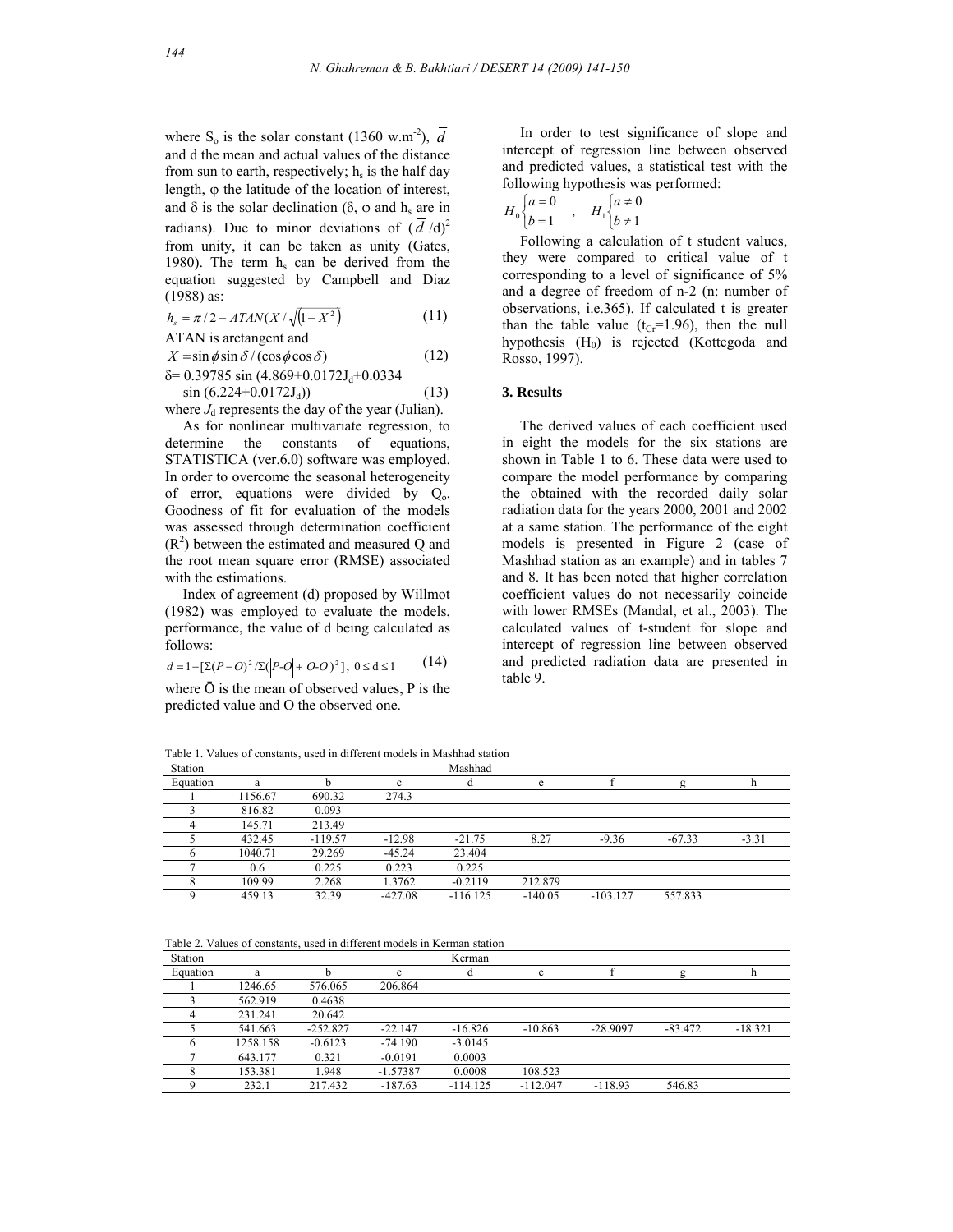| Station  |          |            |            | Tabriz     |            |            |         |       |
|----------|----------|------------|------------|------------|------------|------------|---------|-------|
| Equation | a        |            | c          |            | e          |            |         |       |
|          | 999.41   | 576.065    | 212.898    |            |            |            |         |       |
|          | 316.090  | 0.4638     |            |            |            |            |         |       |
|          | 274.959  | 20.642     |            |            |            |            |         |       |
|          | 301.327  | $-252.827$ | $-31.318$  | 42.462     | $-32.998$  | 159.810    | 79.722  | 4.168 |
|          | 1040.646 | $-0.6123$  | $-71.586$  | $-35.478$  |            |            |         |       |
|          | 458.146  | 0.321      | $-0.3561$  | 0.0031     |            |            |         |       |
|          | 239.053  | 1.948      | $-10.326$  | 0.606      | 31.359     |            |         |       |
|          | 129.096  | 217.432    | $-215.284$ | $-116.722$ | $-115.966$ | $-129.741$ | 529.606 |       |

Table 3. Values of constants, used in different models in Tabriz station

Table 4. Values of constants, used in different models in Esfahan station

| Station  |          |            |            | Esfahan    |            |            |            |           |
|----------|----------|------------|------------|------------|------------|------------|------------|-----------|
| Equation | a        |            | c.         |            | e          |            | g          |           |
|          | 1211.373 | 680.336    | 204.345    |            |            |            |            |           |
|          | 873.760  | 0.1180     |            |            |            |            |            |           |
|          | 240.420  | 106.088    |            |            |            |            |            |           |
|          | 511.314  | $-204.923$ | 14.538     | $-34.907$  | $-4.558$   | $-51.552$  | $-162.189$ | $-73.832$ |
|          | 1222.912 | $-17.377$  | $-29.452$  | $-29.702$  |            |            |            |           |
|          | 984.353  | 0.075936   | $-0.0241$  | 0.0004     |            |            |            |           |
|          | 240.699  | 0.0475     | 6.0546     | $-0.620$   | 104.035    |            |            |           |
|          | 274.634  | 217.436    | $-215.284$ | $-116.722$ | $-115.966$ | $-129.711$ | 529.606    |           |

Table 5. Values of constant, used in different models in Zanjan station

| Station  |          |            |              | Zanjan     |            |           |            |       |
|----------|----------|------------|--------------|------------|------------|-----------|------------|-------|
| Equation | a        |            | $\mathbf{c}$ |            | e          |           | ø          |       |
|          | 1058.28  | 607.904    | 217.007      |            |            |           |            |       |
|          | 429.837  | 0.3318     |              |            |            |           |            |       |
|          | 220.100  | 86.6134    |              |            |            |           |            |       |
|          | 420.1547 | $-192.247$ | 10.495       | 0.0617     | 26.895     | 17.4675   | $-87.5005$ | 7.714 |
|          | 1097.784 | 11.275     | $-91.17$     | $-18.31$   |            |           |            |       |
|          | 657.699  | 0.1840     | $-0.0486$    | 0.0008     |            |           |            |       |
|          | 224.735  | $-0.8659$  | $-13.2755$   | 0.1858     | 103.90     |           |            |       |
|          | 118.9521 | 62.4524    | $-463.366$   | $-43.2972$ | $-135.829$ | $-74.245$ |            |       |

Table 6. Values of constant, used in different models in Hamedan station

| Station  |          |            |            | Hamedan   |            |            |            |           |
|----------|----------|------------|------------|-----------|------------|------------|------------|-----------|
| Equation | a        |            | c          |           | e          |            |            |           |
|          | 1299.634 | 714.692    | 212.796    |           |            |            |            |           |
|          | 711.319  | 0.2145     |            |           |            |            |            |           |
|          | 249.113  | 120.185    |            |           |            |            |            |           |
|          | 540.23   | $-222.250$ | 51.466     | 12.958    | $-1.5066$  | 26.616     | $-131.587$ | $-57.236$ |
|          | 1331.053 | 49.07      | $-119.082$ | $-35.982$ |            |            |            |           |
|          | 1049.602 | 0.0825     | $-0.054$   | 0.0014    |            |            |            |           |
|          | 310.911  | $-4.6727$  | $-9.144$   | 0.2701    | $-119.793$ |            |            |           |
|          | 570.096  | 73.865     | 216.023    | $-27.454$ | $-113.887$ | $-211.220$ | 348.62     |           |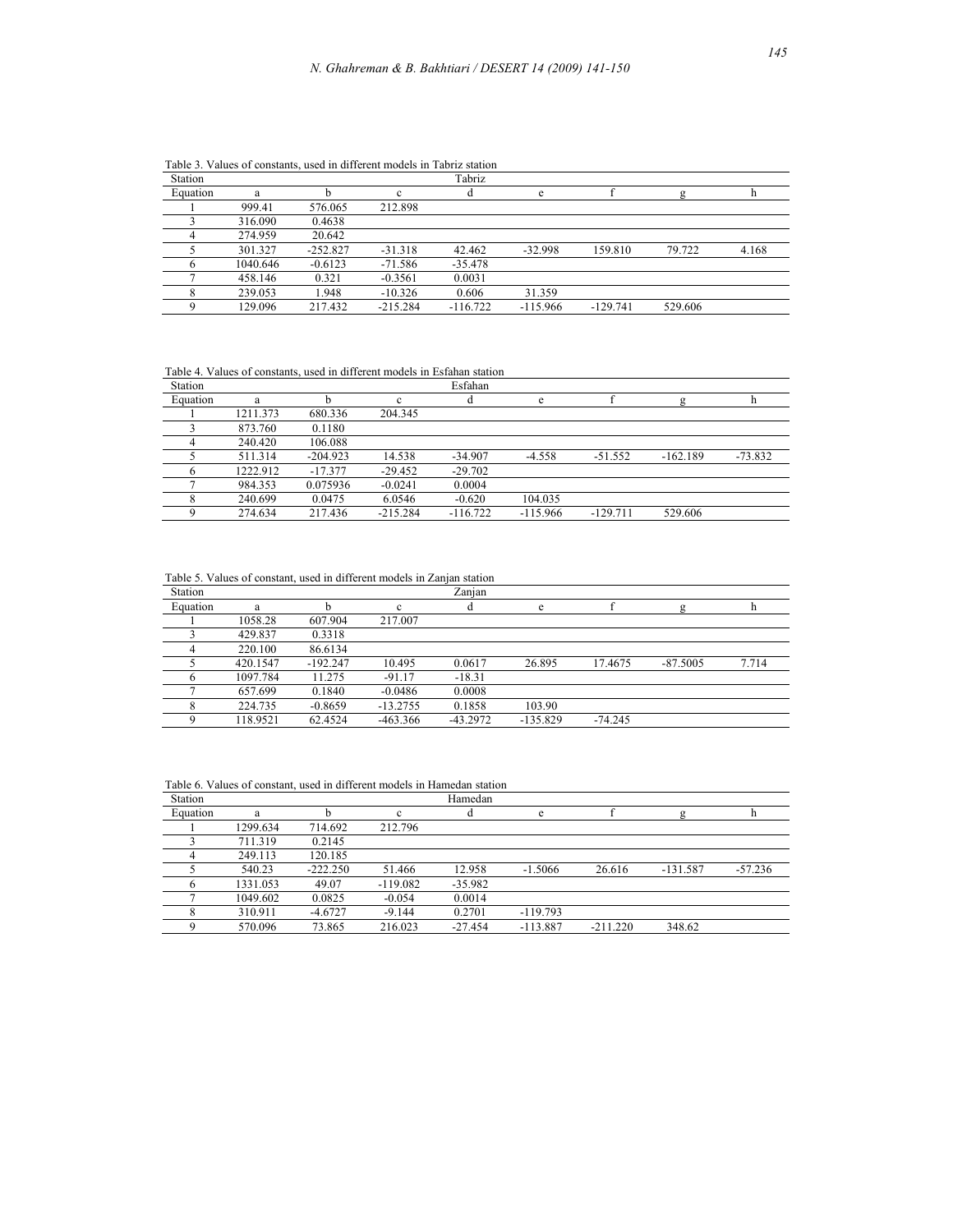

Fig. 2. Relationship between recorded and predicted daily solar radiation (Cal Cm<sup>-2</sup>min<sup>-1</sup>) at Mashhad station for year 2002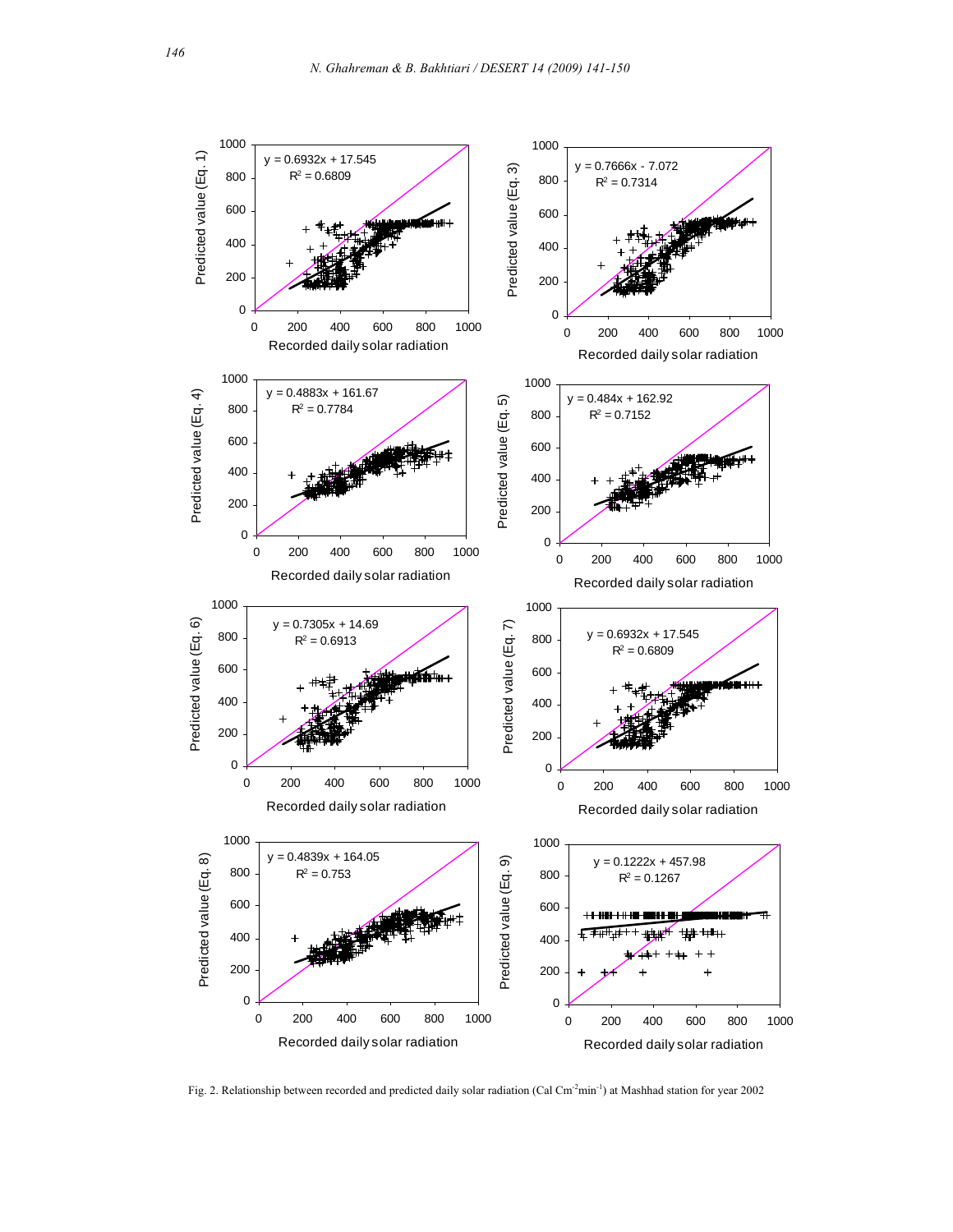|                  |      |       |                                                 |       |       | able 7. Statistics for testing the models, performance in Mashhad, Kerman and Esfehan |         |         |                                   |            |  |
|------------------|------|-------|-------------------------------------------------|-------|-------|---------------------------------------------------------------------------------------|---------|---------|-----------------------------------|------------|--|
| Station          |      |       | Mashhad                                         |       |       | Kerman                                                                                |         | Esfahan |                                   |            |  |
| $\overline{O}$ . | Year | $R^2$ | <b>RMSE</b><br>d<br>$(Cal cm-2 min-1)$<br>Index |       | $R^2$ | <b>RMSE</b><br>$(Cal cm-2 min-1)$                                                     | d Index | $R^2$   | <b>RMSE</b><br>$(Cal cm-2 min-1)$ | d<br>Index |  |
|                  | 2000 | 0.637 | 4.302                                           | 0.841 | 0.747 | 2.342                                                                                 | 0.921   | 0.230   | 3.331                             | 0.587      |  |
|                  | 2001 | 0.753 | 2.127                                           | 0.929 | 0.652 | 3.0831                                                                                | 0.885   | 0.393   | 3.128                             | 0.725      |  |
|                  | 2002 | 0.681 | 4.115                                           | 0.858 | 0.407 | 4.672                                                                                 | 0.736   | 0.488   | 2.442                             | 0.794      |  |
|                  | 2000 | 0.742 | 4.072                                           | 0.859 | 0.805 | 2.621                                                                                 | 0.943   | 0.233   | 3.457                             | 0.597      |  |
|                  | 2001 | 0.783 | 1.148                                           | 0.951 | 0.708 | 2.280                                                                                 | 0.907   | 0.389   | 2.473                             | 0.728      |  |
|                  | 2002 | 0.731 | 3.612                                           | 0.852 | 0.498 | 4.912                                                                                 | 0.788   | 0.488   | 2.440                             | 0.808      |  |
|                  | 2000 | 0.765 | 2.576                                           | 0.901 | 0.801 | 2.511                                                                                 | 0.933   | 0.229   | 4.737                             | 0.572      |  |
|                  | 2001 | 0.807 | 1.819                                           | 0.958 | 0.694 | 4.141                                                                                 | 0.889   | 0.358   | 3.842                             | 0.688      |  |

2002 0.778 2.803 0.903 0.493 5.212 0.780 0.443 3.172 0.789

2000 0.806 2.530 0.903 0.762 2.801 0.921 0.226 5.786 0.612 2001 0.815 1.332 0.961 0.645 3.516 0.873 0.354 4.875 0.724 2002 0.715 2.437 0.897 0.609 3.912 0.833 0.502 3.962 0.837

2000 0.638 4.931 0.851 0.771 2.711 0.932 0.234 4.372 0.601 2001 0.758 2.405 0.947 0.677 4.121 0.895 0.392 3.548 0.733 2002 0.691 2.530 0.890 0.435 5.202 0.863 0.506 2.545 0.811

2000 0.638 2.432 0.845 0.795 2.112 0.940 0.235 4.758 0.598 2001 0.753 2.419 0.929 0.696 3.713 0.903 0.382 3.618 0.724 2002 0.681 3.752 0.859 0.472 4.502 0.784 0.486 3.107 0.815

2000 0.724 3.140 0.861 0.789 3.124 0.931 0.231 5.818 0.573 2001 0.814 2.437 0.959 0.682 4.572 0.884 0.358 4.972 0.688 2002 0.753 2.119 0.901 0.563 4.102 0.813 0.438 4.605 0.789

2000 0.241 4.732 0.624 0.241 4.027 0.503 0.076 5.542 0.244 2001 0.119 6.321 0.228 0.119 6.248 0.376 0.061 6.121 0.234 2002 0.126 5.062 0.321 0.127 6.137 0.395 0.093 4.551 0.392

Table 7. Statistics for testing the

Eq. No. Year  $R^2$ 

1

3

4

5

6

7

8

9

Table 8. Statistics for testing the models, performance in Tabriz, Hamedan and Zanjan

| Station |      |       | Tabriz             |       |                | Table 6. Statistics for testing the models, performance in Tabliz, Hamedan and Zanjan<br>Hamedan |         |       | Zanjan             |       |
|---------|------|-------|--------------------|-------|----------------|--------------------------------------------------------------------------------------------------|---------|-------|--------------------|-------|
|         |      |       | <b>RMSE</b>        | d     |                | <b>RMSE</b>                                                                                      |         |       | <b>RMSE</b>        | d     |
| Eq. No. | Year | $R^2$ | $(Cal cm-2 min-1)$ | Index | R <sup>2</sup> | $(Cal cm-2 min-1)$                                                                               | d Index | $R^2$ | $(Cal cm-2 min-1)$ | Index |
|         | 2000 | 0.649 | 4.668              | 0.633 | 0.610          | 3.342                                                                                            | 0.807   | 0.587 | 4.382              | 0.835 |
|         | 2001 | 0.781 | 3.846              | 0.934 | 0.501          | 3.052                                                                                            | 0.773   | 0.617 | 3.713              | 0.866 |
|         | 2002 | 0.724 | 3.212              | 0.915 | 0.601          | 2.440                                                                                            | 0.826   | 0.524 | 3.959              | 0.835 |
|         | 2000 | 0.674 | 4.615              | 0.681 | 0.370          | 4.723                                                                                            | 0.703   | 0.639 | 3.151              | 0.873 |
| 3       | 2001 | 0.852 | 2.986              | 0.953 | 0.508          | 1.022                                                                                            | 0.742   | 0.704 | 1.567              | 0.911 |
|         | 2002 | 0.825 | 3.268              | 0.943 | 0.695          | 3.541                                                                                            | 0.849   | 0.633 | 2.907              | 0.884 |
|         | 2000 | 0.764 | 5.012              | 0.673 | 0.387          | 4.815                                                                                            | 0.720   | 0.639 | 3.182              | 0.860 |
| 4       | 2001 | 0.853 | 3.117              | 0.952 | 0.416          | 4.022                                                                                            | 0.736   | 0.714 | 2.641              | 0.905 |
|         | 2002 | 0.827 | 3.842              | 0.941 | 0.661          | 3.726                                                                                            | 0.845   | 0.652 | 2.915              | 0.887 |
|         | 2000 | 0.408 | 6.402              | 0.708 | 0.406          | 4.522                                                                                            | 0.731   | 0.644 | 2.905              | 0.859 |
| 5       | 2001 | 0.571 | 5.212              | 0.857 | 0.520          | 3.912                                                                                            | 0.779   | 0.716 | 2.714              | 0.899 |
|         | 2002 | 0.453 | 5.021              | 0.795 | 0.649          | 2.824                                                                                            | 0.841   | 0.589 | 2.829              | 0.862 |
|         | 2000 | 0.659 | 5.780              | 0.664 | 0.371          | 5.028                                                                                            | 0.704   | 0.627 | 3.942              | 0.865 |
| 6       | 2001 | 0.823 | 3.419              | 0.943 | 0.462          | 4.951                                                                                            | 0.758   | 0.693 | 3.324              | 0.903 |
|         | 2002 | 0.801 | 2.842              | 0.936 | 0.644          | 4.012                                                                                            | 0.843   | 0.653 | 4.027              | 0.856 |
|         | 2000 | 0.663 | 4.723              | 0.672 | 0.382          | 4.705                                                                                            | 0.711   | 0.649 | 4.312              | 0.876 |
| 7       | 2001 | 0.850 | 2.340              | 0.952 | 0.431          | 3.846                                                                                            | 0.754   | 0.719 | 2.041              | 0.915 |
|         | 2002 | 0.829 | 2.108              | 0.945 | 0.670          | 3.092                                                                                            | 0.853   | 0.628 | 3.248              | 0.882 |
|         | 2000 | 0.681 | 4.752              | 0.678 | 0.377          | 3.452                                                                                            | 0.721   | 0.663 | 2.992              | 0.872 |
| 8       | 2001 | 0.850 | 3.431              | 0.950 | 0.536          | 2.812                                                                                            | 0.784   | 0.740 | 1.912              | 0.914 |
|         | 2002 | 0.827 | 3.821              | 0.943 | 0.646          | 2.127                                                                                            | 0.841   | 0.657 | 2.762              | 0.890 |
|         | 2000 | 0.079 | 7.764              | 0.319 | 0.298          | 5.302                                                                                            | 0.697   | 0.220 | 4.272              | 0.463 |
| 9       | 2001 | 0.180 | 7.012              | 0.579 | 0.403          | 4.668                                                                                            | 0.722   | 0.194 | 4.926              | 0.436 |
|         | 2002 | 0.190 | 6.928              | 0.602 | 0.496          | 4.027                                                                                            | 0.793   | 0.108 | 6.182              | 0.421 |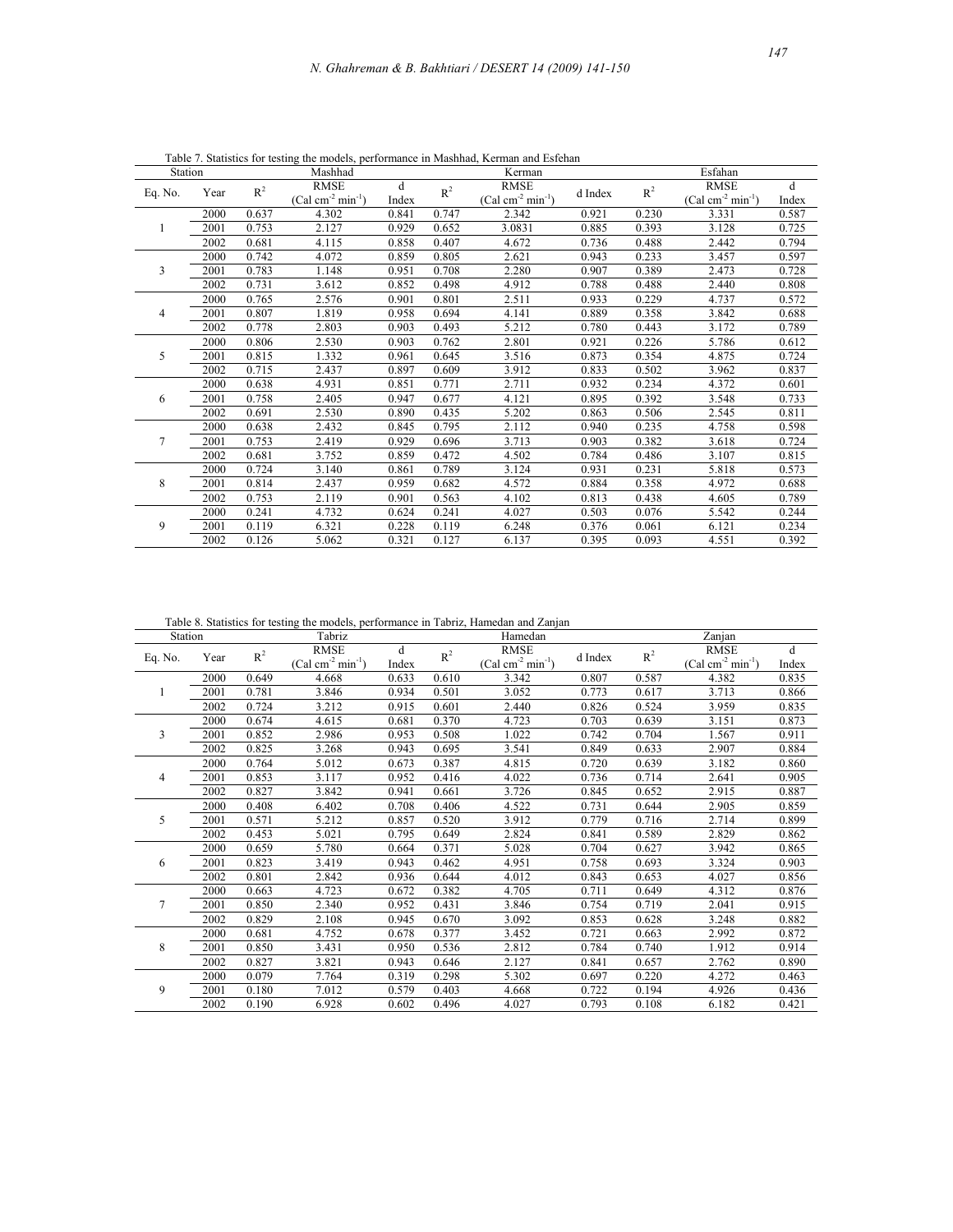|         |                         |                 | a                |                  |                | b              |                |              | $t_{cal}(a)$ |            |              | $t_{cal}(b)$ |            |
|---------|-------------------------|-----------------|------------------|------------------|----------------|----------------|----------------|--------------|--------------|------------|--------------|--------------|------------|
| Station | Year<br>Eq. $N\delta$ . | 2000            | 2001             | 2002             | 2000           | 2001           | 2002           | 2000         | 2001         | 2002       | 2000         | 2001         | 2002       |
|         | 1                       | 0.2768          | 0.3983           | 0.4993           | 356.3          | 295.6          | 249.8          | 23.6         | 20.5         | 18.0       | 27.2         | 23.2         | 19.3       |
|         | 3                       | 0.2891          | 0.4091           | 0.5175           | 350.1          | 289.5          | 237.0          | 22.4         | 19.4         | 16.6       | 25.8         | 22.0         | 18.2       |
|         | 4                       | 0.2594          | 0.3531           | 0.4625           | 371.9          | 323.4          | 264.1          | 26.3         | 23.4         | 20.7       | 29.7         | 26.1         | 22.7       |
| Esfahan | 5                       | 0.3242          | 0.435            | 0.5749           | 322.7          | 265.2          | 201.7          | 18.0         | 15.7         | 13.7       | 21.4         | 18.3         | 15.4       |
|         | 6                       | 0.2591          | 0.4167           | 0.5224           | 344.9          | 284.4          | 236.1          | 21.5         | 18.8         | 16.5       | 24.9         | 21.4         | 17.9       |
|         | 7                       | 0.2905          | 0.407            | 0.5245           | 349.6          | 291.5          | 233.6          | 22.4         | 19.4         | 16.6       | 25.8         | 22.0         | 18.1       |
|         | 8                       | 0.2597          | 0.3539           | 0.4633           | 371.8          | 323.6          | 263.6          | 26.3         | 23.5         | 20.6       | 29.7         | 26.1         | 22.5       |
|         | 9                       | 0.0744          | 0.0716           | 0.1083           | 459.5          | 461.9          | 445.7          | 59.9         | 56.1         | 54.7       | 68.4         | 62.7         | 58.8       |
|         | $\mathbf{1}$            | 0.5236          | 0.4281           | 0.6464           | 204.1          | 296.8          | 231.9          | 12.8         | 21.4         | 17.5       | 18.8         | 23.8         | 12.8       |
|         | 3                       | 0.7167          | 0.4786           | 0.7453           | 85.7           | 265.0          | 82.9           | 4.9          | 17.7         | 4.6        | 10.3         | 20.1         | 6.8        |
|         | 4                       | 0.6551          | 0.4351           | 0.6743           | 130.3          | 293.6          | 220.5          | 8.4          | 22.2         | 18.1       | 14.0         | 24.7         | 12.8       |
| Hamdean | 5                       | 0.7105          | 0.5025           | 0.7029           | 98.7           | 258.5          | 207.8          | 6.4          | 20.7         | 16.0       | 11.8         | 22.9         | 11.0       |
|         | 6                       | 0.7197          | 0.5025           | 0.7351           | 85.8           | 254.7          | 188.1          | 4.9          | 18.0         | 13.6       | 10.2         | 20.3         | 9.2        |
|         | 7                       | 0.7245          | 0.4835           | 0.7497           | 83.7           | 263.7          | 181.2          | 5.0          | 18.4         | 13.7       | 10.3         | 20.8         | 9.1        |
|         | 8                       | 0.6886          | 0.4559           | 0.6631           | 125.4          | 282.2          | 229.0          | 8.1          | 21.7         | 18.2       | 13.5         | 24.2         | 12.9       |
|         | 9                       | 0.5106          | 0.3168           | 0.5006           | 223.2          | 323.5          | 295.1          | 14.8         | 29.6         | 23.2       | 20.5         | 33.0         | 18.9       |
|         | $\mathbf{1}$            | 0.7747          | 0.7697           | 0.4674           | 131.9          | 142.6          | 254.5          | 10.4         | 9.2          | 14.0       | 9.5          | 7.8          | 18.0       |
|         | 3                       | 0.8901          | 0.8469           | 0.5410           | 71.9           | 102.4          | 209.4          | 5.8          | 6.9          | 11.5       | 4.8          | 5.4          | 15.5       |
|         | 4                       | 0.7661          | 0.7111           | 0.7420           | 142.4          | 177.3          | 255.8          | 13.3         | 13.7         | 16.6       | 11.7         | 11.7         | 21.0       |
| Kerman  | 5                       | 0.7502          | 0.7152           | 0.5380           | 149.2          | 176.1          | 219.0          | 12.6         | 12.1         | 15.9       | 11.4         | 10.2         | 20.6       |
|         | 6                       | 0.8403          | 0.8206           | 0.501            | 96.4           | 116.2          | 233.5          | 7.5          | 7.5          | 12.7       | 6.7          | 6.0          | 16.7       |
|         | 7                       | 0.8782          | 0.8359           | 0.5344           | 77.8           | 106.0          | 213.1          | 6.2          | 7.0          | 11.7       | 5.2          | 5.6          | 15.7       |
|         | 8                       | 0.8685          | 0.7166           | 0.5144           | 138.8          | 176.9          | 231.3          | 12.4         | 13.2         | 15.8       | 11.1         | 11.0         | 20.5       |
|         | 9                       | 0.1981          | 0.1527           | 0.1222           | 430.2          | 458.9          | 457.9          | 43.5         | 40.3         | 44.3       | 43.5         | 38.9         | 52.2       |
|         | 1                       | 0.1009          | 0.8391           | 0.6932           | 345.8          | $-1.39$        | 17.48          | 14.7         | $-0.1$       | 1.3        | 11.4         | 6.4          | 12.3       |
|         | 3                       | 0.0571          | 0.919            | 0.7666           | 383.8          | $-22.1$        | $-7.07$        | 17.2         | $-1.8$       | $-0.5$     | 12.6         | 3.2          | 9.6        |
|         | 4                       | 0.0706          | 0.5698           | 0.4883           | 401.8          | 162.7          | 161.67         | 29.2         | 23.1         | 21.4       | 20.2         | 29.5         | 37.5       |
| Mashhad | 5                       | 0.1381          | 0.5905           | 0.484            | 381.8          | 152.4          | 162.9          | 26.7         | 21.5         | 18.4       | 18.0         | 27.7         | 32.2       |
|         | 6                       | 0.0484          | 0.878            | 0.7305           | 388.1          | $-2.96$        | 14.7           | 18.0         | $-0.2$       | 1.0        | 13.2         | 4.7          | 10.5       |
|         | 7                       | 0.0239          | 0.8391           | 0.6932           | 379.7          | $-1.4$         | 17.5           | 18.6         | $-0.1$       | 1.3        | 14.3         | 6.4          | 12.3       |
|         | 8                       | 0.883           | 0.5778           | 0.4839           | 396.4          | 159.5          | 164.1          | 10.4         | 22.8         | 20.4       | 0.9          | 29.1         | 35.5       |
|         | 9                       | 0.1488          | 0.216            | 0.1222           | 460.9          | 425.7          | 457.9          | 34.5         | 39.3         | 0.3        | 19.0         | 34.9         | 0.3        |
|         | $\mathbf{1}$            | 0.2934          | 0.792            | 0.7673           | 250.1          | 103.1          | 114.7          | 33.6         | 9.5          | 21.5       | 23.6         | 12.5         | 12.58      |
|         | 3                       | 0.3494          | 0.9609           | 0.929            | 220.4          | 40.5           | 54.5           | 27.4         | 1.9          | 3.2        | 18.4         | 5.1          | 6.5        |
|         | 4                       | .3365           | 0.9258           | 0.895            | 228.5          | 55.4           | 68.7           | 29.0         | 3.7          | 4.9        | 19.8         | 7.3          | 8.6        |
| Tabriz  | 5                       | 0.393           | 0.8661           | 0.8033           | 180.7          | 48.9           | 83.9           | 24.4         | 3.4          | 4.3        | 14.4         | 3.3          | 4.9        |
|         | 6                       | 0.3285          | 0.9002           | 0.8904           | 203.4          | 62.9           | 66.2           | 29.1         | 4.5          | 4.7        | 20.0         | 7.6          | 7.7        |
|         | 7                       | 0.3388          | 0.9405           | 0.9148           | 227.5          | 49.3           | 58.6           | 28.1         | 2.9          | 3.9        | 19.1         | 6.3          | 7.3        |
|         | 8<br>9                  | 0.3413          | 0.9218           | 0.9062           | 26.96          | 58.3           | 62.9           | 15.5         | 3.9          | 4.3        | 10.6         | 7.6          | 7.8        |
|         | $\mathbf{1}$            | 0.1153          | 0.3174           | 0.3699           | 301.48         | 240.7          | 208.8          | 43.0         | 19.2         | 15.8       | 28.9         | 18.0         | 14.1       |
|         |                         | 0.6033          | 0.642            | 0.6879           | 145.1          | 142.7          | 139.4          | 17.1         | 14.3         | 9.1        | 13.2         | 12.7         | 9.8        |
|         | 3<br>4                  | 0.740<br>0.6484 | 0.7973           | 0.8646           | 78.891         | 74.52<br>123.4 | 63.3           | 10.5         | 7.9<br>13.5  | 4.0        | 6.7<br>12.5  | 6.5<br>12.5  | 4.5<br>9.2 |
|         |                         |                 | 0.7021           | 0.7666           | 127.6          |                | 110.8          | 16.3         |              | 8.0        |              |              |            |
| Zanjan  | 5                       | 0.6401          | 0.667            | 0.7146           | 131.3          | 138.7          | 130.9          | 17.4         | 15.8         | 9.2        | 13.4         | 14.7         | 10.2       |
|         | 6                       | 0.7167          | 0.7394           | 0.7852           | 89.4           | 102.8          | 94.9           | 11.6         | 10.7         | 6.0        | 7.7          | 9.4          | 6.3        |
|         | 7<br>8                  | 0.7337          | 0.7817           | 0.845            | 83.7           | 83.1           | 73.1           | 11.2         | 9.0          | 4.6<br>7.3 | 7.4          | 7.7<br>12.2  | 5.2<br>8.5 |
|         | 9                       | 0.675<br>0.2038 | 0.7158<br>0.1559 | 0.7841<br>0.1696 | 115.5<br>313.3 | 118.6<br>353.7 | 103.9<br>337.1 | 15.4<br>45.4 | 13.1<br>49.0 | 32.6       | 11.6<br>37.7 | 46.0         | 31.9       |
|         |                         |                 |                  |                  |                |                |                |              |              |            |              |              |            |

Table 9. Results of t-test for slope and intercept of regression line between observed and predicted values of radiation in studied stations

Aa and b are slope and intercept, respectively, of regression between predicted and observed values, terms  $t<sub>cal</sub>(a)$  and  $t<sub>cal</sub>(b)$  are calculated values of t-student statistics for slope and intercept, respectively.

## **4. Discussion and Conclusion**

 The performance of the models varies for the three years (2000, 2001, and 2002). One possibility is that there may be a systematic error occurring in all models which results in a relatively poor performance in most of them. Besides, measurement errors may also be involved. The 1:1 line in Fig. 2 indicates that most of the models overestimated values in the lower range of solar radiation but underestimated them in the higher ranges (such a trend was observed in most of the other study regions which indicates the fact that a major portion of errors is coming from systematic ones)**.** Among the eight applied models, equation 5 for Mashhad had higher values of  $R^2$ together with lower RMSEs over the three years of study (0.779 and 2.09, respectively). This model had the highest average value of d index (0.921). In Kerman station, equation 3 turned out to be the most suitable one with the highest value of  $R^2$  (0.670), lowest RMSE (3.27 cal cm<sup>-2</sup>  $min^{-1}$ ) as well as highest d index (0.879) in all three years. In the case of Tabriz, equation 7 bore higher values of  $R^2$  and lower RMSEs.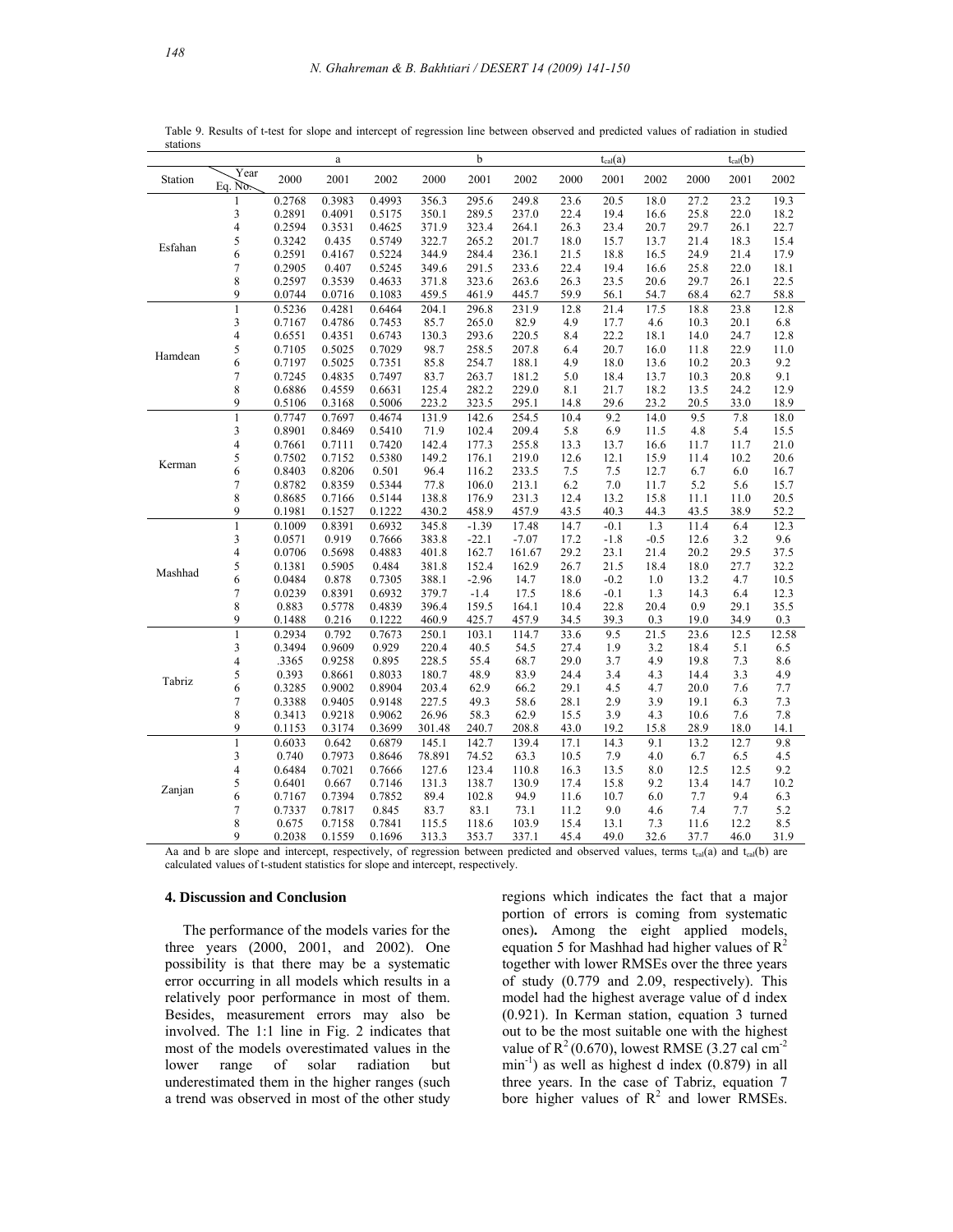Equation 1 demonstrated the highest performance with higher values of  $R^2$  and d index (0.571 and 0.802, respectively) in Hamedan. In Zanjan, equation 3 did the best with a RMSE of  $2.54$  cal cm<sup>-2</sup> min<sup>-1</sup>, coefficient of determination over 0.65 and an index of agreement of 0.889. In case of Esfehan station, none of the models performed well and there was no significant difference observed among them, that might be justified by systematic error or some unknown local climatic conditions which must be further serutinized. In general**,**  the models using temperature only did a better job in Kerman, Zanjan and Hamedan. In mashhad station, the model using rainfall data only (Eqn.5) yielded the best result. Finally, in Tabriz station equation 7 which uses both temperature and rainfallgained priority in relation to the others. The results of significance test of slope and intercept values (at 5% level of confidence) indicated that in Mashhad station only and for years of 2001 and 2002 (in equations 1,3,6 and 7) the  $H_1$  hypothesis for slope is rejected. In all other stations, there exists a significant difference between line 1:1 and regression line. Based on the obtained results, equations 8 and 9 can not be recommended in the selected stations. Due to variations observed in equations' performance, to come to valid conclusions and to choose the most suitable models for radiation estimation, further scrutinized study would be indispensable at other climatic regions of the country.

#### **References**

- Aggarwal, P.K., 1995. Uncertainties in crop, soil and whether inputs used in growth models-implications for simulated outputs and their applications. Agric. Syst., 48: 36-384.
- Bindi, M. and F. Miglietta, 1991. Estimation of daily global radiation from air temperature and rainfall measurements. J. Climate. Res., 1: 117-124.
- Bristow, K.L. and G.S. Campbell, 1984. On the relationship between incoming solar radiation and daily maximum and minimum temperature. Agric. For. Meteorol., 31: 159-166.
- De Jong, R. and D.W. Stewart, 1993. Estimation of global solar radiation from common meteorological observations in western Canada. Can. J. Plant. Sci., 73: 509-518.
- Donatelli, M., G. Bellocchi and F. Fontana, 2003. RadEst 3: a software to estimate daily radiation data from commonly available meteorological variables. Agric. For. Meteorol., 18: 363-367.
- Gates, D.M., 1980. Biophysical ecology. Springer- Verlag, New York, 340 pp.
- Hargreaves, G.L., G.H. Hargreaves and J.P. Riley, 1985. Irrigation water requirements for Senegal river basin. J. Irrig. Drain. Eng., ASCE, 111: 265-275.
- Hunt, C.A., L. Kuchar and C.J. Swanton, 1998. Estimation of solar radiation for use in crop modeling. Agric. For. Meteorol., 91: 293-300.
- Jagtap, S.S. and J.W. Jones, 2002. Adaptation and evaluation of the CROPGRO-soybean model to predict regional yield and production. Agric. Ecosyst. Environ., 93: 73-85.
- Kamali, Gh.A., I. Moradi and A. Khalili, 2006. Estimating solar radiation on tilted surfaces with various orientations: a study case in Karaj (Iran). Theor. Appl. Climatol., 84: 235-241.
- Khalili, A., 1997. Integrated water plan of Iran. Vol.4:Meteorological studies, Ministry of Power, Iran.
- Khalili, A. and H. Rezai sadr, 1997. Solar radiation estimation across Iran using climatic data. Geographical Research Quarterly, 46: 15-35, (In Farsi).
- Kottegoda, N.T. and R. Rosso, 1997. Statistics, probability, and reliability for civil and environmental engineers. McGrawHill, NewYork, 735 p.
- Liu, D.L. and B.J. Scott, 2001. Estimation of solar radiation in Australia from rainfall and temperature observations. Agric. For. Meteorol., 106: 41-59.
- Mandal, U.K., U.S., Victor, K.V., Rao, N.N., Srivastava, and K.P.R. Vittal, 2003. Estimation of solar radiation from temperature and rainfall observations. J. Agrometeorol., 5 (2):15-26.
- Mavromatis, T. and J.W. Hansen, 2001. Interannual variability characteristics and simulated crop responses for four stochastic weather generators. Agric. For. Meteorol., 109: 283-296.
- McCaskill, M.R., 1990a. An efficient method for generation of full climatological records from daily rainfall. Aust. J. Agric. Res., 41:595-602.
- McCaskill, M.R., 1990b. Prediction of solar radiation from rain day information using regionally stable coefficients. Agric. For. Meteorol., 51: 247-255.
- Richardson, C.W., 1985. Weather simulation for crop management models. Trans. ASAE, 28: 1602-1606.
- Rivington, M., K.B. Mattews and K. Buchman, 2003. Quantifying the uncertainty in spatially explicit land use model predictions arising from the use of substituted climate data. In: Proceedings of MODSIM 2003, Int. congress on modeling and simulation: Integrative modeling of biophysical, social and economic systems for resource management solutions, Vol. 4, 14-17 July, Australia.
- Rivington, M., G. Bellocchi, K.B. Matthews and K. Buchan, 2005. Evaluation of three model estimations of solar radiation at 24 UK stations. Agric. For. Meteorol., 132: 228-243.
- Sabbagh, J.A. 1977. Estimation of total solar radiation from meteorological data.Solar Energy, 19:307-315.
- Safaii, B., M. Khalaji Asadi, H. Taghizadeh, A. Jilavi, G. Taleghani and M. Danesh, 2005. Estimating solar energy potential in Iran and related radiation atlas. J. Nuclear Sci. and Tech., 33: 27-34.
- Saffaripour, M.H. and M.A. Mehrabian, Calibration and validation of solar radiation models using empirical data, 16th annual conference of mechanical engineering, Iran, (In Farsi).
- Soltani, S. and M. Morid, 2005. Comparison of estimated values of solar radiation by artificial neural networks and Hargreaves-Samani methods. Danesh e-Keshavarzi (Agricultural Science), 15:69-77, (In Farsi).